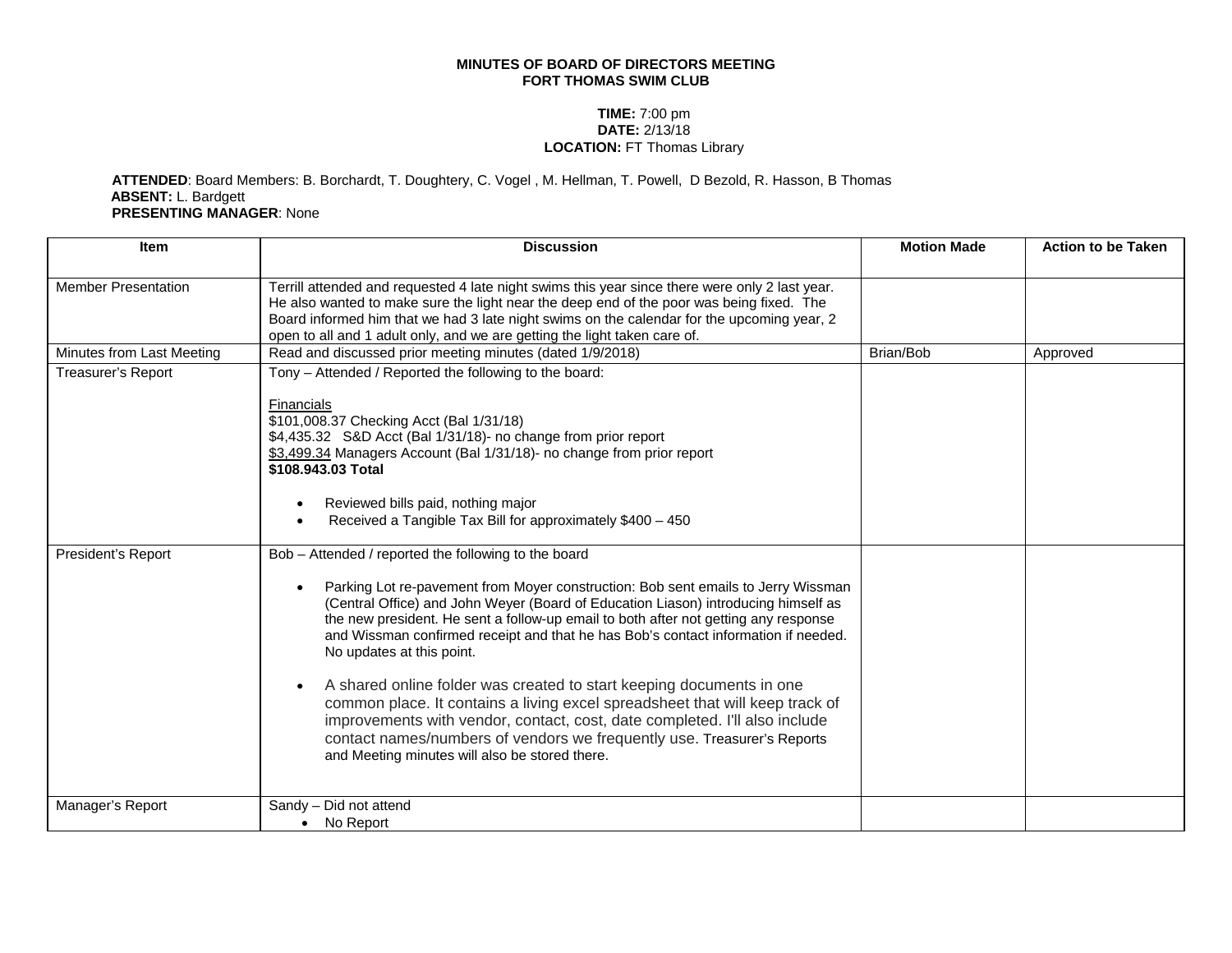| Pool & Grounds      | Bob Borchardt updated on the following:                                                                                                                                                                                                                                                                                                                                                                                                                                                         |  |
|---------------------|-------------------------------------------------------------------------------------------------------------------------------------------------------------------------------------------------------------------------------------------------------------------------------------------------------------------------------------------------------------------------------------------------------------------------------------------------------------------------------------------------|--|
|                     | New tanks- pump has been moved, will check the float and surge tank. 95% of the<br>work should be complete by Monday Feb 19 <sup>th</sup> . They will schedule the inspection with<br>the state once they are finished.                                                                                                                                                                                                                                                                         |  |
|                     | Bathroom renovations- spoke with Matt and he will start some demo, screens and<br>other small things in late March. He is aware of then eed to complete by our opening<br>date.                                                                                                                                                                                                                                                                                                                 |  |
|                     | Chairs- all the chaise lounges have been picked up and will be finished in plenty of<br>time.                                                                                                                                                                                                                                                                                                                                                                                                   |  |
|                     | Electric- prices from Arc and Cox electric. Will be about \$700 for the concession<br>stand work and \$1000 for the light. Will wait until all the lights are on to determine if<br>there is any other work needed before finalizing this project.                                                                                                                                                                                                                                              |  |
|                     | Fence- still waiting on the city for permit approval. The Right of Way the city once<br>had or still has is the street between the curb and parking lot out front and subject to<br>some discussions with the City's visioning committee. We are unclear what the fence<br>has to do with any of this. Chris is going to follow up with Ron Dill and Denise with<br>Jeff Bezold to gain some more insight and hopefully get the permit process moved<br>along so we can proceed with the fence. |  |
| Swim and Dive       | Bob - Attended / reported the following to the board                                                                                                                                                                                                                                                                                                                                                                                                                                            |  |
|                     | Kevin, Mason and Maddie will all be coming back again. Joe is unsure at this point<br>$\bullet$<br>due to possible internships.<br>There will be a pre-season meet with Highland Country Club at their pool.<br>Meet the Team night will be May 10 <sup>th</sup> .                                                                                                                                                                                                                              |  |
| Membership          | Lori - Did not attended / reported the following to the board via email<br>• Any documents for the packet need to be emailed to her by this Friday, the 16 <sup>th</sup> .                                                                                                                                                                                                                                                                                                                      |  |
| Activities          | Denise-Attended/reported the following to the board<br>Calendar for 2018 season was reviewed for finalization<br>Couple's Night (BMB Party)- was agreed that we would provide the food and music<br>entertainment and alcohol would be BYOB. Price and food specifics TBD at a later<br>date.                                                                                                                                                                                                   |  |
| <b>New Business</b> | <b>Board Discussion Topics:</b>                                                                                                                                                                                                                                                                                                                                                                                                                                                                 |  |
|                     | Put together a list of projects that need to be done and determine which Jimmy<br>Weyer might do and which board members are willing to undertake. For example, in<br>order to make the fence installation less expensive we will be responsible for painting<br>the existing posts that will remain. Also, look at repainting the deck in the baby pool<br>area and painting the low wall next to the shelter in front of the grassy area.                                                     |  |
|                     | Opening and Closing the Pool- create a written document of all things required to<br>open and close the pool. Then we will be able to delegate who will perform which<br>tasks to ensure a smoother process. Tony will reach out to Jimmy for his input on<br>opening and Tricia will reach out to Sandy and then compile the two lists to review at<br>next month's meeting.                                                                                                                   |  |
|                     | Need to replace some of the bushes and update the landscaping in the area near the<br>office/concession stand. Mike will contact Fort Thomas Florist.                                                                                                                                                                                                                                                                                                                                           |  |
| Old Business        | Board Discussion Topics via email:<br>• Potential Assessment: After reviewing financial information put together by Bob and<br>Tony which included income and expenses as well as timing of cash flows for the                                                                                                                                                                                                                                                                                  |  |